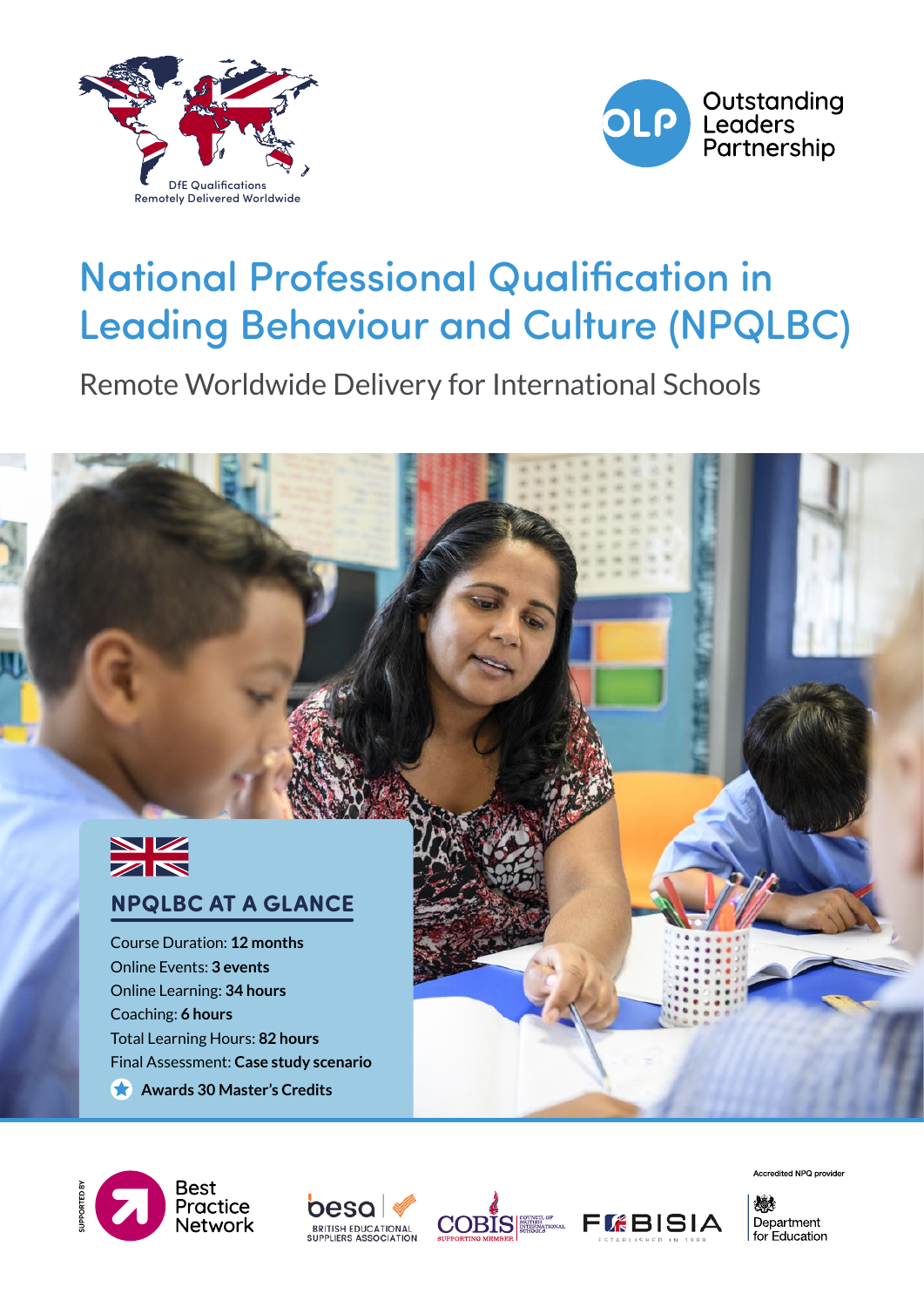## About NPQLBC

The DfE-accredited NPQLBC is for teachers who have, or are aspiring to have, responsibilities for leading behaviour and/or supporting pupil wellbeing in their school. This flexible part-time training fits around a teacher's timetable and is delivered through a combination of face-to-face events, online study and coaching. Completing the NPQLBC is hugely beneficial for participants as well as their school and pupils.

We are proud to have delivered NPQs to thousands of International School participants across the globe. Find out about our Remote Online Delivery option on the last page.

#### Benefits for participants

- $\odot$  Portable qualification valid and highly sought-after by UK schools and International Schools
- $\odot$  Become adept in ensuring good behaviour and a culture of high expectations and learning are maintained across the school
- $\oslash$  Develop expertise across a number of specialist areas related to their role (e.g., behaviour systems)

#### Benefits for schools

- $\odot$  Offering staff the chance to complete NPQs has been shown to improve teacher retention rates and is a great incentive for recruiting new teachers
- $\odot$  A professionally aware and informed leader who can make evidence-based decisions to implement proven behaviour management processes and a culture of high expectations within your school
- $\oslash$  Regular progress updates for mentors and headteachers

## Qualification elements

| <b>INDUCTION STAGE</b>                      | Induction (incl. Initial needs analysis: 1 hour) | <b>6 hours</b>            |                                 |
|---------------------------------------------|--------------------------------------------------|---------------------------|---------------------------------|
| <b>DEVELOPMENT STAGE</b>                    | <b>Face-to-face events</b>                       | 18 hours                  |                                 |
|                                             | <b>Online course study</b>                       | 34 hours                  | <b>Total Guided</b><br>Learning |
|                                             | <b>Formative assessment tasks</b>                | 18 hours                  | Hours:                          |
|                                             | In-school performance coaching                   | 6 hours                   | 82                              |
| <b>SUMMATIVE</b><br><b>ASSESSMENT STAGE</b> | <b>Case study scenario</b>                       | <b>Max. 1500</b><br>words |                                 |

### Qualification programme structure

The NPQLBC content is delivered across three development stage cycles that include face-to-face events, online study, a formative assessment task and in-school performance coaching. The context focus for each cycle aligns to each of the content areas identified by the DfE and their sequencing across the delivery cycle has been carefully crafted to ensure depth of study and time for most effective reflection and review by each participant.

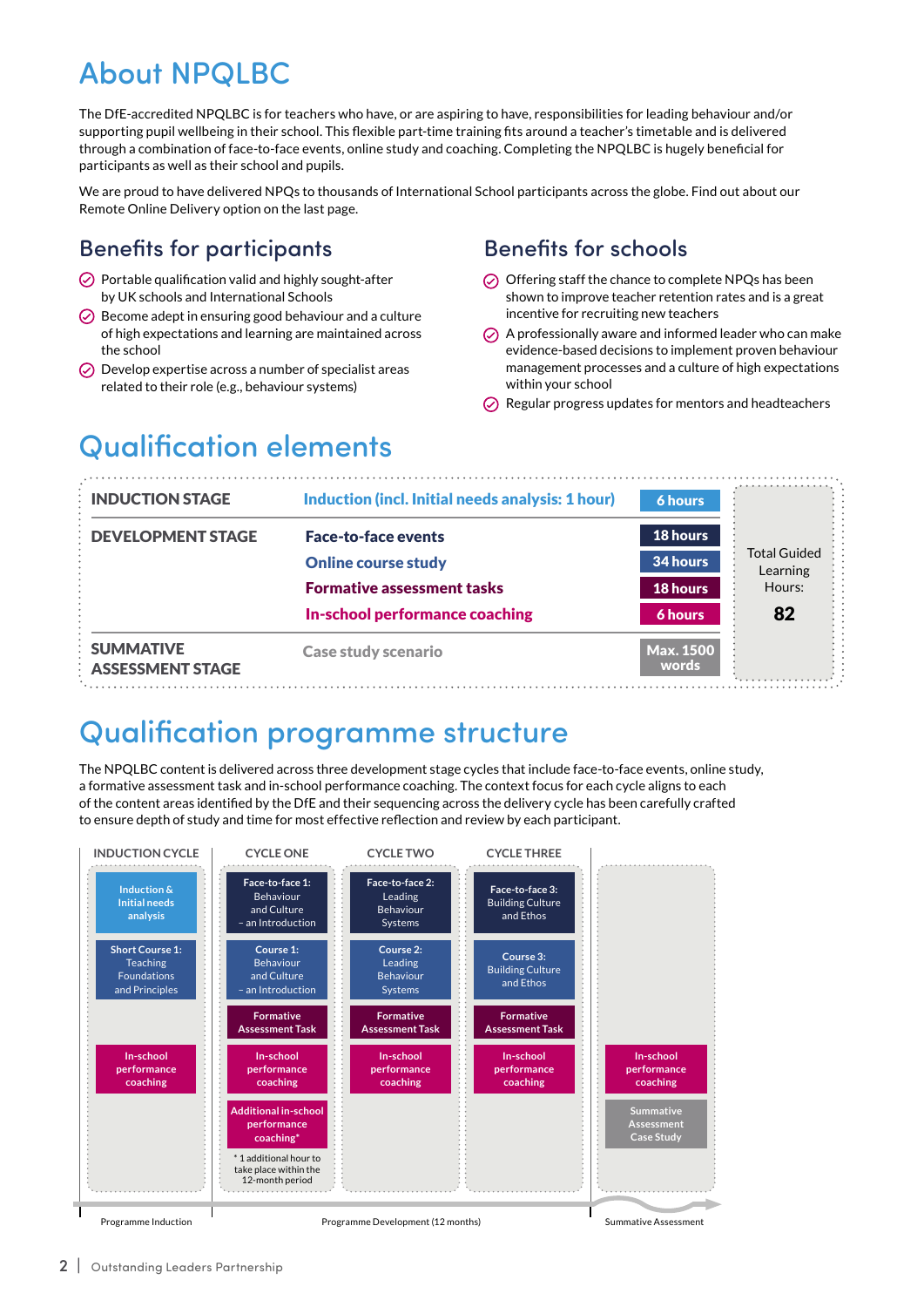

The induction cycle includes insight into and preparation for qualification engagement and the *Teaching foundations and principles* short course. Participants will complete their initial needs analysis as part of this stage.

#### Induction and Initial needs analysis

Self assessment of skills, knowledge and understanding of 'learn that' and 'learn how to' statements derived from the DfE qualification framework and leadership behaviours. The outcomes of the analysis inform ongoing discussion and feedback throughout the programme.

### Face-to-face content outline

The NPQLBC programme includes three face-to-face events spread across the 12-month duration of the qualification. Face-to-face events are delivered remotely for participants from International Schools.

Each event precedes online course study and will introduce the climate and context for online study. The three event days consist of tailored practice tasks, group networking and self-managed learning interaction supporting powerful dialogue and leadership development.

#### Face-to-face events

- **Day 1:** Behaviour and Culture an Introduction
- **Day 2:** Leading Behaviour Systems
- **Day 3:** Building Culture and Ethos

### Online course content outline

NPQLBC participants will undertake one short course and three full courses.

As part of online course engagement compliance, participants will be required to select and complete three practice activities and undertake one formative assessment task per cycle.

Each full course includes a series of study modules that are to be completed within a recommended time frame of 10 hours. The short course comprises 4 hours of study.

#### Short course

**1. Teaching Foundations and Principles**

#### Full courses

- **1. Behaviour and Culture an Introduction**
	- Module 1: Implementation
	- Module 2: What does research tell us about enabling good behaviour?
	- Module 3: Identifying school behaviour needs
- **2. Leading Behaviour Systems**
	- Module 1: Enabling good behaviour
	- Module 2: Complex behaviours
- **3. Building Culture and Ethos**
	- Module 1: Professional development
	- Module 2: School culture

## **ी Formative assessment tasks**

The formative assessment tasks are in-school practice-led activities that participants choose to complete following each online course. There are three formative assessment tasks for NPQLBC.

#### **iii** In-school performance coaching

NPQLBC participants will engage with six hours of in-school performance coaching. One of these will be during the induction cycle, and the final one (the Impact Review) will take place prior to the summative assessment stage.

### Assessment and compliance

Qualification elements that count towards final assessment

To pass an NPQ, the following criteria need to be met:

- Participants must engage in 90% of the course elements.
- Participants must submit and pass one summative assessment that takes the form of a case study. Participants have an eight-day window to provide a written response of a maximum 1500 words and submit this by midnight on the designated eighth day.

What are the course elements I must engage with?

- 1. Leadership Development Record (LDR) review
- 2. Face-to-face events
- 3. Online practice activities
- 4. Formative assessment tasks
- 5. In-school performance coaching